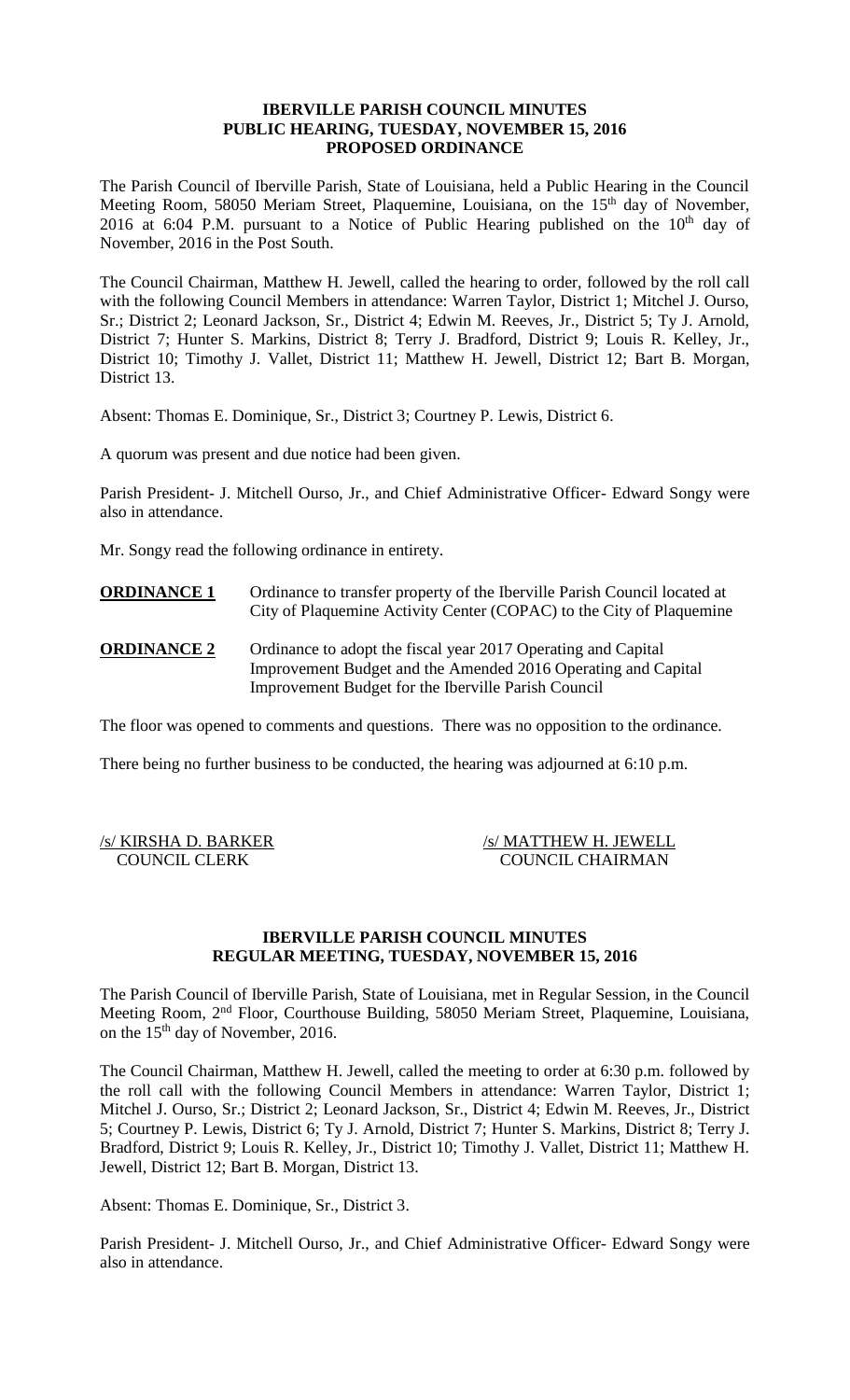A quorum was present and due notice had been published in the official journal on the  $10<sup>th</sup>$  day of November, 2016. The Pledge of Allegiance followed.

Council Chairman Jewell called for anyone wanting to make public comments to register with the Clerk. No one registered to speak.

PRESENTATIONS AND APPEARANCES

None.

### APPROVAL OF MINUTES

Upon a motion by Councilman Taylor, and seconded by Councilman Reeves, it was moved to wave the reading of the minutes of October 11, 2016 and October 18, 2016 and approve as written. The motion having been duly submitted to a vote was duly adopted by the following yea and nay votes on roll call:

YEAS: Taylor, Ourso, Jackson, Reeves, Lewis, Arnold, Markins, Bradford, Kelley, Vallet, Morgan. NAYS: None. ABSTAIN: None. ABSENT: Dominique.

The motion was declared adopted by the Chairman.

## PRESIDENT'S REPORT

President Ourso reported on the following:

- The Parish's annual Veterans Ceremony was a great success. The attendance was good and President Ourso thanked everyone that was involved.
- Axiall will sponsor the senior citizen's annual Thanksgiving Dinner at the Civic on November 16, 2016 at 9:00 am.
- The third floor is currently undergoing the abatement process. The Courthouse will be back open on November 28, 2016.
- Manchac Road is still being repaired from the flood damage. President Ourso will go out and inspect the condition of the road next week and will announce when the road will be back open.
- A map was presented to the Council by President Ourso. The map outlined the route and timeline of when Mammoet will transport the 330 feet long vessel for Shintech. The move is planned for Tuesday, November 22, 2016. It will be an eight hour move, from 7:00 am to 3:00 pm. Constituents in this area will be notified.
- President Ourso congratulated Councilman Reeves on his recent appointment as Mayor of Plaquemine.

## CHAMBER OF COMMERCE REPORT

Mr. Hank Grace stated the number of contractors has reduced to 5,500 on site at DOW Chemical. Shintech currently has about 1,100 contractors on site while constructing their Ethylene Cracking Unit. They also have 700 contractors on site for a turn around. Axiall has a large shut down scheduled for January of next year, with an estimated 800 contractors at night and 800 contractors during the day.

# FINANCIAL REPORT

Mr. Randall Dunn informed the Council that a security guard for the council meetings has been added to the 2017 budget. The sales taxes are extremely high which is great for the Parish. Councilman Reeves asked why the sales taxes are so high, and President Ourso stated because of audits. Mr. Dunn also stated if the Council has any questions on the budget to please give him a call.

#### OLD BUSINESS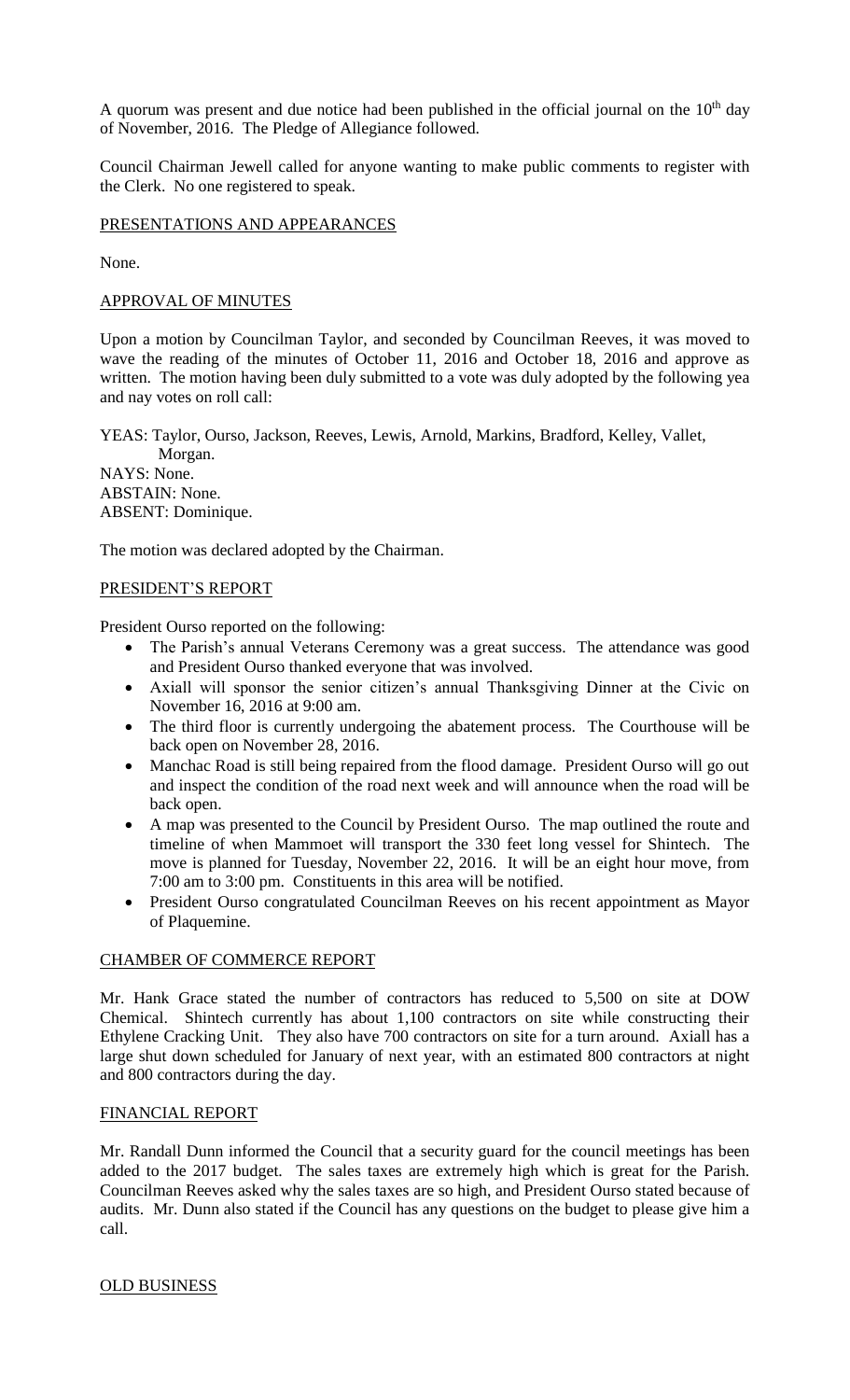#### **ORDINANCE IPC# 016-16**

## **ORDINANCE TO TRANSFER PROPERTY OF IBERVILLE PARISH COUNCIL LOCATED AT CITY OF PLAQUEMINE ACTIVITY CENTER (COPAC) TO THE CITY OF PLAQUEMINE**

 WHEREAS, Section 2-11(10) of the Iberville Parish Home Rule Charter provides that an ordinance is required to dispose of any real property owned by the Parish Government.

 WHEREAS, on January 3, 1996 the City of Plaquemine transferred by Act of Cash Sale to the Iberville Parish Police Jury a parcel of land for the price and consideration of One Dollar (\$1.00) and other valuable consideration. The property description is attached on the copy of the Act of Cash sale attached hereto and incorporated by reference.

 WHEREAS, the property transferred to Iberville Parish on January 3, 1996 is identified on the survey plat attached to the Act of Cash Sale and is referred to as the concession stand area at the City of Plaquemine Activity Center (COPAC) which was utilized by the Parish Council as a voting precinct. The Voting Precinct has now been relocated to the Gymnasium at the COPAC and the "Concession Stand" facility is no longer required by the Parish.

 WHEREAS, the City of Plaquemine has requested that the "Concession Stand" portion of the COPAC facility be transferred to the City of Plaquemine in a letter dated August 25, 2016 (copy attached hereto) and the City will assume all responsibility for the operation, maintenance and upkeep on this portion of the facility. The Parish Council no longer has any viable use for the "concession stand" facility now that the voting precinct has been relocated to the gymnasium at the facility.

 WHEREAS, the City of Plaquemine will continue to operate the COPAC facility for the general public and utilization of Iberville Parish citizens and the transfer of the "concession stand" portion of the facility will allow for the continued use of this portion of the facility for the general public.

 WHEREAS, Iberville Parish President, J. Mitchell Ourso, Jr., be and is hereby authorized to transfer by act of sale to the City of Plaquemine the "concession stand" portion of the City of Plaquemine Activity Center for the sum of One Dollar and other good and valuable consideration, which is more particularly identified as follows: "*A certain lot or parcel of land, with all improvements thereon, lying and situated in the City of Plaquemine , Parish of Iberville, as identified by them map or survey entitled Survey for Iberville Parish Jury located in Desobry Subdivision, Plaquemine, Louisiana, by Carl F. Grant, RLS, dated January 2, 1996, attached hereto and made a part hereof, more particularly described as follows: Beginning on the northwest corner of he said parcel of land at the southeast corner of the intersection of Fort Street and Calvin Street, being the Point of Beginning , thence traveling east a distance of 55.0 feet to a point and corner, thence traveling south a distance of 163.00 feet to a point and corner, then traveling west a distance of 55.00 feet to a point and corner, thence traveling north a distance of 163.00 feet to the point of beginning. Said parcel of land being bounded on its west by Calvin Street, north b Fort Street, east and south by the property of the Iberville Parish School Board, now or formerly."*

The foregoing ordinance which was previously introduced at the meeting of the Iberville Parish Council on October 18, 2016 and a summary thereof having been published in the official journal on October 27, 2016, the public hearing on this ordinance held on the  $15<sup>th</sup>$  day of November, 2016, at 6:00 p.m., at the Council on Aging, 58105 Court Street, Plaquemine, Louisiana, was brought up for final passage with a motion by Councilman Reeves, and seconded by Councilman Arnold, having been duly submitted to a vote, the ordinance was duly adopted by the following yea and nay vote on roll call:

YEAS: Taylor, Ourso, Jackson, Reeves, Lewis, Arnold, Markins, Bradford, Kelley, Vallet, Morgan. NAYS: None. ABSTAIN: None. ABSENT: Dominique.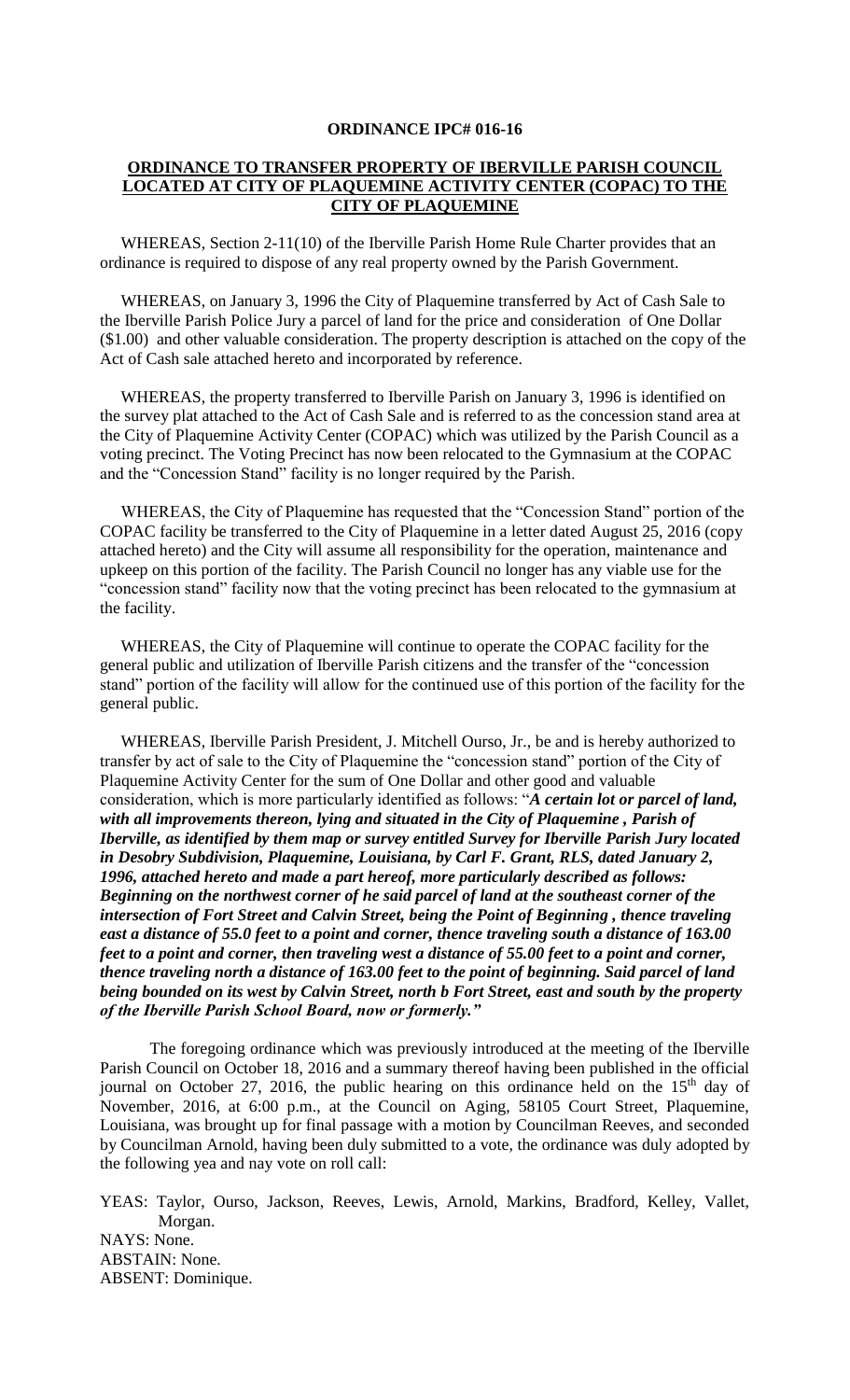The ordinance was declared adopted by the Chairman on  $15<sup>th</sup>$  day of November, 2016.

### **ORDINANCE IPC #017-16**

#### **PROPOSED 2017 BUDGET AND AMENDED 2016 BUDGET ORDINANCE**

### **ORDINANCE TO ADOPT THE FISCAL YEAR 2017 OPERATING AND CAPITAL IMPROVEMENT BUDGET AND THE AMENDED 2016 OPERATING AND CAPITAL IMPROVEMENT BUDGET FOR THE IBERVILLE PARISH COUNCIL**

**WHEREAS**, Iberville Parish Home Rule Charter Sections 5-03 and 5-05 provide that the Iberville Parish Council shall adopt annually an operating budget and a capital improvement budget for the fiscal year of January 1, 2017 through December 31, 2017.

**WHEREAS**, the 2016 amended and 2017 Operating and Capital Improvement Budgets have been presented to the Iberville Parish Council and the General Public, and a public hearing will be held on the budgets and all proposed modifications, if any, on the 15th day of November 2016, at 6:00 P.M.

**WHEREAS**, the Iberville Parish Department of Finance has submitted for appropriation requests to the State of Louisiana, Division of Administration, all requests for capital outlay funding for Parish projects, the Governor's Office of Rural Development, Department of Transportation & Development, Department of Labor, Department of Military Affairs, and Department of Health & Hospitals, and while it is not presently known if the requests will be approved and funded, the State funds shall be included in the 2017 budgets to the extent such funds are received by the Iberville Parish Council.

**WHEREAS**, the 2016 amended budget and the 2017 Operating and Capital Improvement budgets having been duly submitted for public hearing on the 15th day of November, 2016.

**NOW, THEREFORE, BE IT ORDAINED** by the Iberville Parish Council, as follows;

"That the 2017 Operating and Capital Improvement budgets for the Iberville Parish Council be approved and adopted as amended.

"That the 2016 Amended Budget be approved and adopted."

"That a copy of the budgets shall be on file with the Iberville Parish Council Clerk and open for public inspection in accordance with law."

"That this ordinance be published in accordance with the provision of the Iberville Parish Home Rule Charter, and that the approved budget shall become effective January 1, 2017, in accordance with law."

The foregoing ordinance having been submitted to a vote, the substitute motion was adopted by the following yea and nay vote on roll call:

The foregoing ordinance which was previously introduced at the meeting of the Iberville Parish Council on October 18, 2016 and a summary thereof having been published in the official journal on October 27, 2016, the public hearing on this ordinance held on the  $15<sup>th</sup>$  day of November, 2016, at 6:00 p.m., at the Council on Aging, 58105 Court Street, Plaquemine, Louisiana, was brought up for final passage with a motion by Councilman Reeves, and seconded by Councilman Arnold, having been duly submitted to a vote, the ordinance was duly adopted by the following yea and nay vote on roll call:

YEAS: Taylor, Ourso, Jackson, Reeves, Lewis, Arnold, Markins, Bradford, Kelley, Vallet, Morgan. NAYS: None. ABSTAIN: None. ABSENT: Dominique.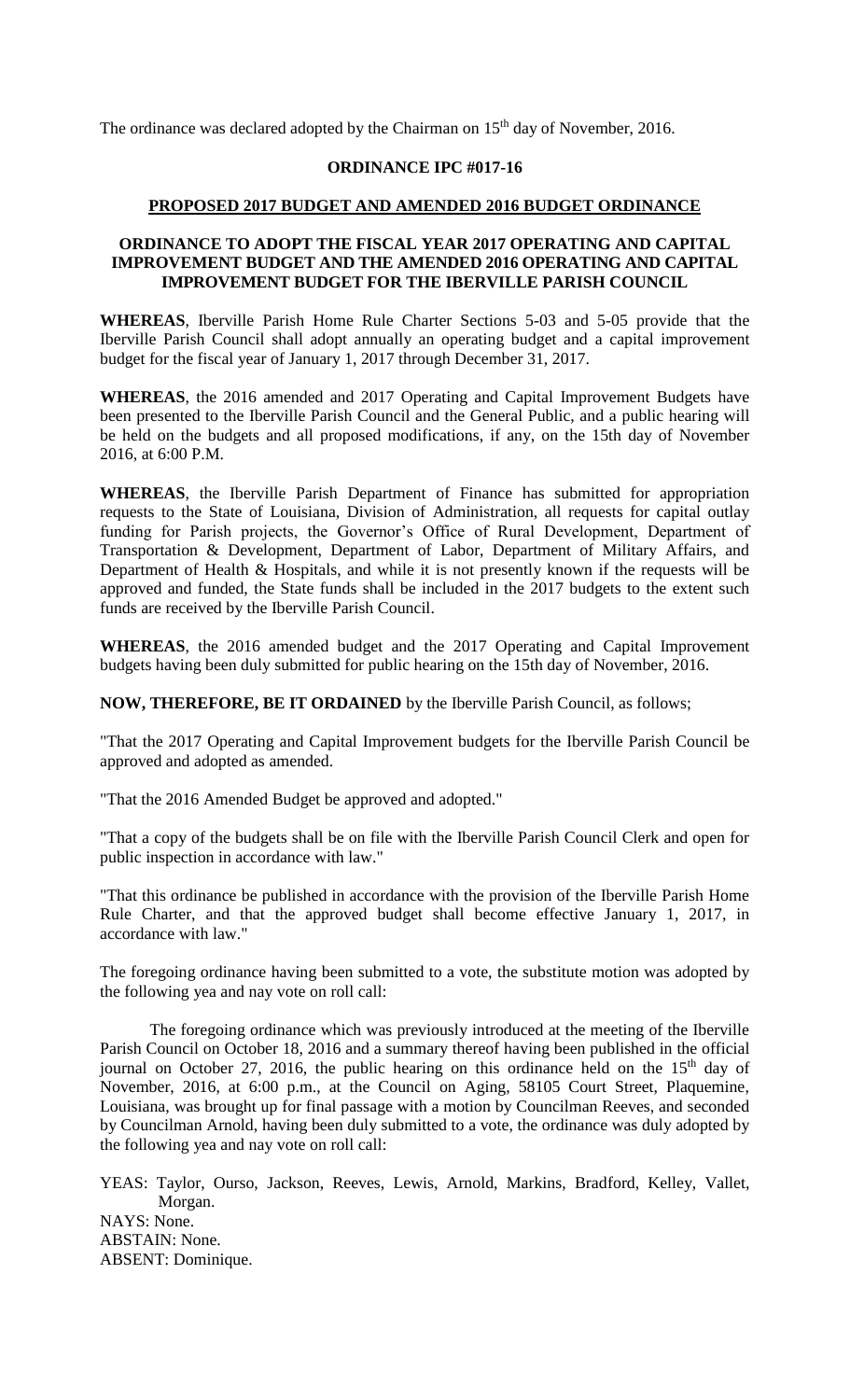The ordinance was declared adopted by the Chairman on  $15<sup>th</sup>$  day of November, 2016.

C) Discussion of building at Waterworks District No. 4 Tower

# **MOTION TO RE-ADVERTISE BIDS FOR THE SURPLUS WOODEN BUILDING LOCATED AT MUNICIPAL ADDRESS OF 21553 HIGHWAY 77, GROSSE TETE, LA 70740 NEXT TO THE WATERWORKS DISTRICT NO. 4 TOWER**

Upon a motion by Councilman Reeves, and seconded by Councilwoman Lewis, it was moved to re-advertise bids for the surplus wooden building located at municipal address of 21553 Highway 77, Grosse Tete, LA 70740 next to the Waterworks District No. 4 Tower. The motion having been duly submitted to a vote was duly adopted by the following yea and nay votes on roll call:

YEAS: Taylor, Ourso, Jackson, Reeves, Lewis, Arnold, Markins, Bradford, Kelley, Vallet, Morgan. NAYS: None. ABSTAIN: None. ABSENT: Dominique.

The motion was declared adopted by the Chairman on the 15<sup>th</sup> day of November, 2016.

NEW BUSINESS None.

#### RESOLUTION COMMITTEE REPORT

The Resolution Committee met on Tuesday, November 15, 2016 at 6:15 p.m., followed by the roll call with the following Resolution Committee Members only in attendance: Reeves, Vallet, Arnold, Kelley, Markins, Jackson, Morgan.

Absent: Lewis, Dominique.

The following resolutions were read aloud by Mr. Songy:

A) Resolution authorizing a negotiation of a Cooperative Endeavor Agreement and payment in lieu of taxes in agreement by governing bodies and the State of Louisiana for an Economic Development Project in Iberville Parish, Louisiana

Councilman Kelley made a recommendation to forward the resolution to the regular meeting, seconded by Councilman Jackson. The recommendation having been duly submitted to a vote was duly adopted by the following yea and nay votes on roll call by Resolution Committee Members only:

YEAS: Reeves, Vallet, Arnold, Kelley, Markins, Jackson, Morgan. NAYS: None. ABSTAIN: None. ABSENT: Lewis, Dominique.

The recommendation was declared adopted by the Chairman to forward this item to the regular meeting.

B) Resolution approving design exceptions for State Project No. H.011806 / F.A.P. No. H011806 Gracie Lane Bridge Federal Aid Off-system Highway Bridge Program

Councilman Reeves made a recommendation to forward the resolution to the regular meeting, seconded by Councilman Kelley. The recommendation having been duly submitted to a vote was duly adopted by the following yea and nay votes on roll call by Resolution Committee Members only:

YEAS: Reeves, Vallet, Arnold, Kelley, Markins, Jackson, Morgan. NAYS: None.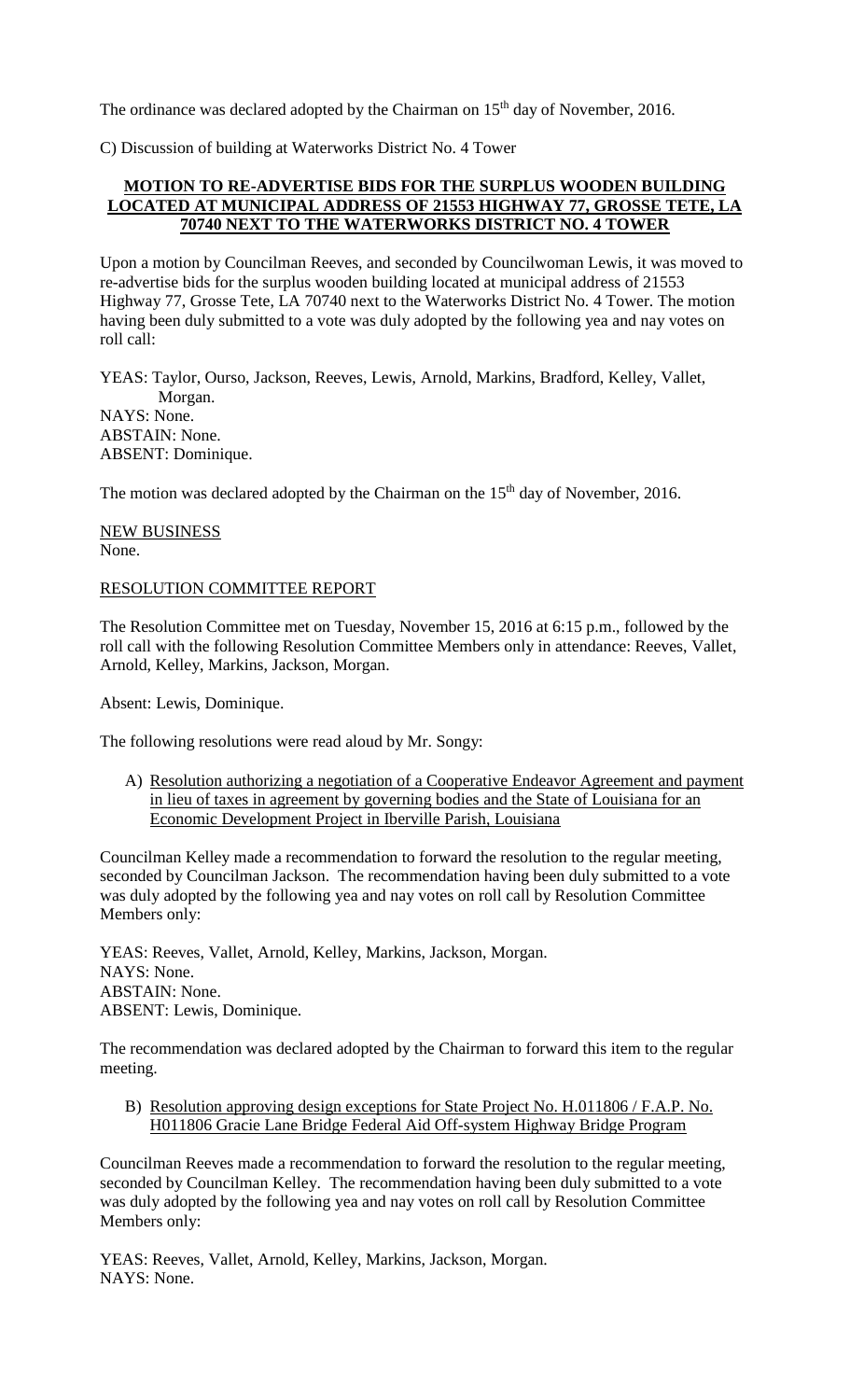ABSTAIN: None. ABSENT: Lewis, Dominique.

The recommendation was declared adopted by the Chairman to forward this item to the regular meeting.

C) Resolution to declare Legal Holidays for 2017

Councilman Reeves made a recommendation to forward the resolution to the regular meeting, seconded by Councilman Vallet. The recommendation having been duly submitted to a vote was duly adopted by the following yea and nay votes on roll call by Resolution Committee Members only:

YEAS: Reeves, Vallet, Arnold, Kelley, Markins, Jackson, Morgan. NAYS: None. ABSTAIN: None. ABSENT: Lewis, Dominique.

The recommendation was declared adopted by the Chairman to forward this item to the regular meeting.

During the Regular Meeting:

#### **RESOLUTION IPC# 2016-014**



 The following resolution was introduced by Councilman Kelley and seconded by Councilman Markins.

**WHEREAS**, the Parish of Iberville, State of Louisiana (the "*Parish*") is a political subdivision of the State of Louisiana (the "*State*") created and existing pursuant to Louisiana Constitution of 1974, as amended, and the Louisiana Revised Statutes of 1950, as amended (La. R.S. 33:1236 *et seq*.), and other relevant constitutional and statutory authority (collectively, the "*Parish Statutes*");

**WHEREAS**, from time to time various companies will desire to acquire, construct, improve, equip, and operate one or more industrial and manufacturing facilities (a "*Project*") to be located within the Parish or another parish in the State;

**WHEREAS,** it is in the best interest of the Parish to encourage the location of a Project within the Parish due to the positive economic development benefits to the Parish, including increased employment as a result of the creation of construction and permanent jobs, increased payroll, tax base increases, and other benefits that are a driving force behind economic development and a direct benefit to residents of the Parish;

**WHEREAS**, to induce the location of a Project in the Parish, the Parish wishes to negotiate with any company agreeing to invest in the Parish and meet substantial payroll and employment levels ( a "*Qualified Company*") in order to increase the economic feasibility of a Project by providing relief from the full amount of *ad valorem* taxes over more than the first ten years the Qualified Company would be entitled to under the State's Industrial Tax Exemption Program pursuant to a Cooperative Endeavor and Payment in Lieu of Taxes Agreement (the "*Agreement*");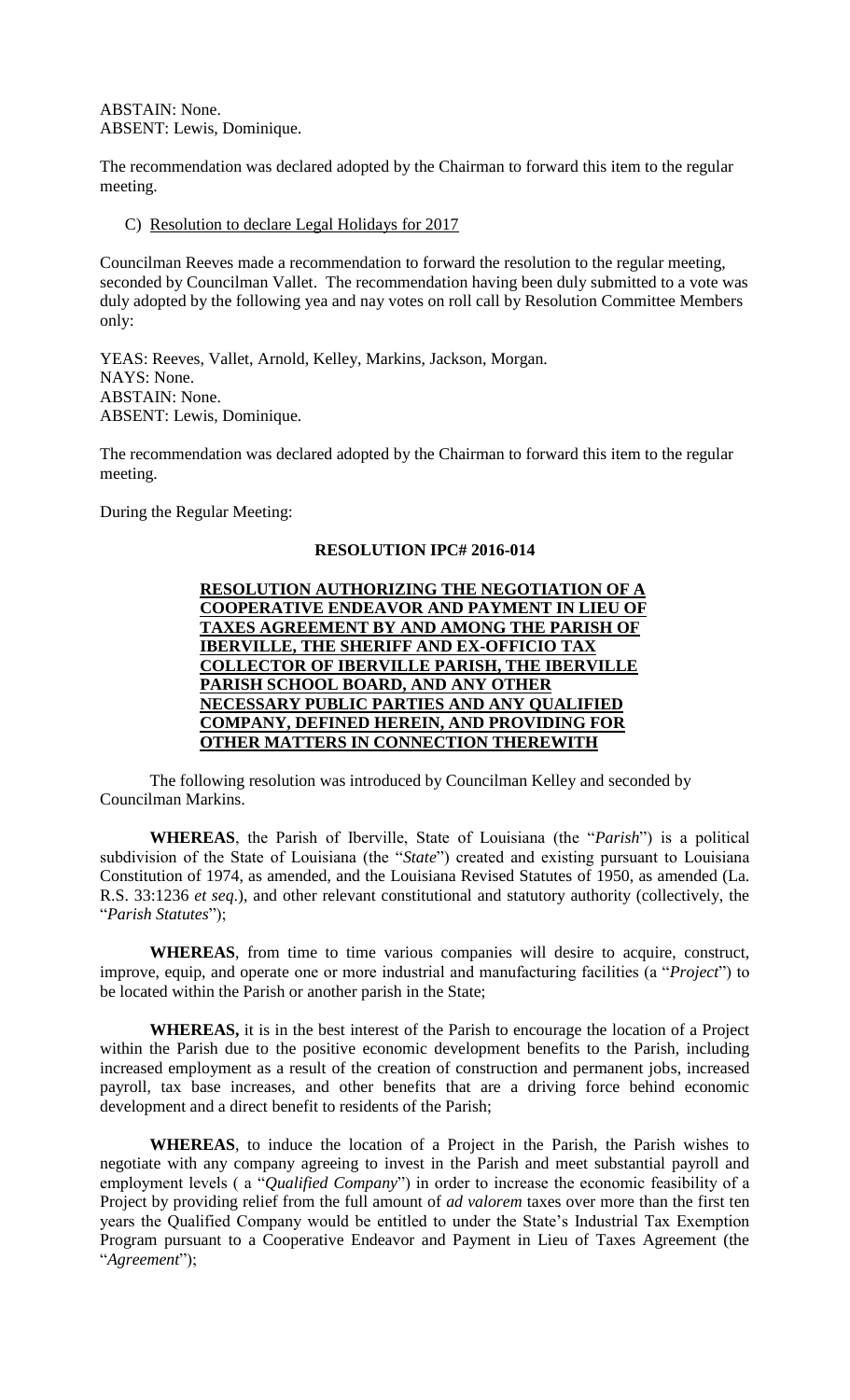**WHEREAS**, La. Const. art. VII, § 14(C) provides that for a public purpose, political subdivisions of the state may engage in cooperative endeavors with any public or private association or company;

**WHEREAS**, economic development has been declared to be a valid public purpose and the economic benefits to the Parish resulting from a Project, namely increased employment, sales tax and inventory tax revenues, and payroll in the Parish, are projected to exceed the value of the obligations of and incentives undertaken by the Parish pursuant to an Agreement to be negotiated;

**WHEREAS**, the Parish and its officers and council have determined that the presence and operation of a Project within the jurisdiction of the Parish, as well as the jobs and commerce capable of being created and sustained thereby, are expected to enhance and maintain the economic well-being of the Parish such that the obligations of and incentives by the Parish undertaken and given in an Agreement will be justified and necessary to attract a Project to the Parish;

**WHEREAS**, the Parish is offering to negotiate obligations and incentives under an Agreement in order to induce a Qualified Company to locate the Project in the Parish, it being understood that the location of the Project is a highly competitive site selection situation and the obligations and incentives herein provided are needed to encourage a Qualified Company to locate within the Parish; and

**WHEREAS**, the Parish has determined that negotiation of an Agreement serves a public purpose and desires to authorize the negotiation of such Agreement.

**NOW THEREFORE, BE IT RESOLVED** by the Iberville Parish Council, acting as governing authority of the Parish (the "*Council*"), that:

SECTION 1. Whereas Clauses Adopted. The foregoing whereas clauses are hereby adopted as set forth in the preamble to this Resolution.

SECTION 2. Negotiation of the Agreement. The Parish desires to negotiate a Cooperative Endeavor and Payment in Lieu of Taxes Agreements (an "*Agreement*") by and between the Parish, the Sheriff and *ex-officio* tax collector of Iberville Parish, State of Louisiana, the Iberville Parish School Board, any other necessary public parties, and any Qualified Company, for a term of not less than twenty (20) years whereby the Qualified Company shall agree to provide for a minimum capital investment by the Qualified Company, minimum employment and payroll levels, and a timeframe for Project phases to be completed and the Parish will agree to reduce its *ad valorem* taxes over the life of the Agreement from the amount which would otherwise be owed by the Qualified Company.

SECTION 3. Authorization. The Board hereby authorizes the negotiation by the Parish President of an Agreement on behalf of the Parish subject to approval of the Council of the form and terms of the Agreement. The above resolution was duly adopted in regular session this  $15<sup>th</sup>$ day of November, 2016, by the following vote on roll call;

YEAS: Taylor, Ourso, Jackson, Reeves, Lewis, Arnold, Markins, Bradford, Kelley, Vallet, Morgan. NAYS: None. ABSTAIN: None. ABSENT: Dominique.

The ordinance was declared adopted by the Chairman on 15<sup>th</sup> day of November, 2016.

#### **RESOLUTION IPC# 2016-015**

## **RESOLUTION APPROVING DESIGN EXCEPTIONS FOR STATE PROJECT NO. H.011806 / F.A.P. NO. H011806 GRACIE LANE BRIDGE FEDERAL AID OFF-SYSTEM HIGHWAY BRIDGE PROGRAM**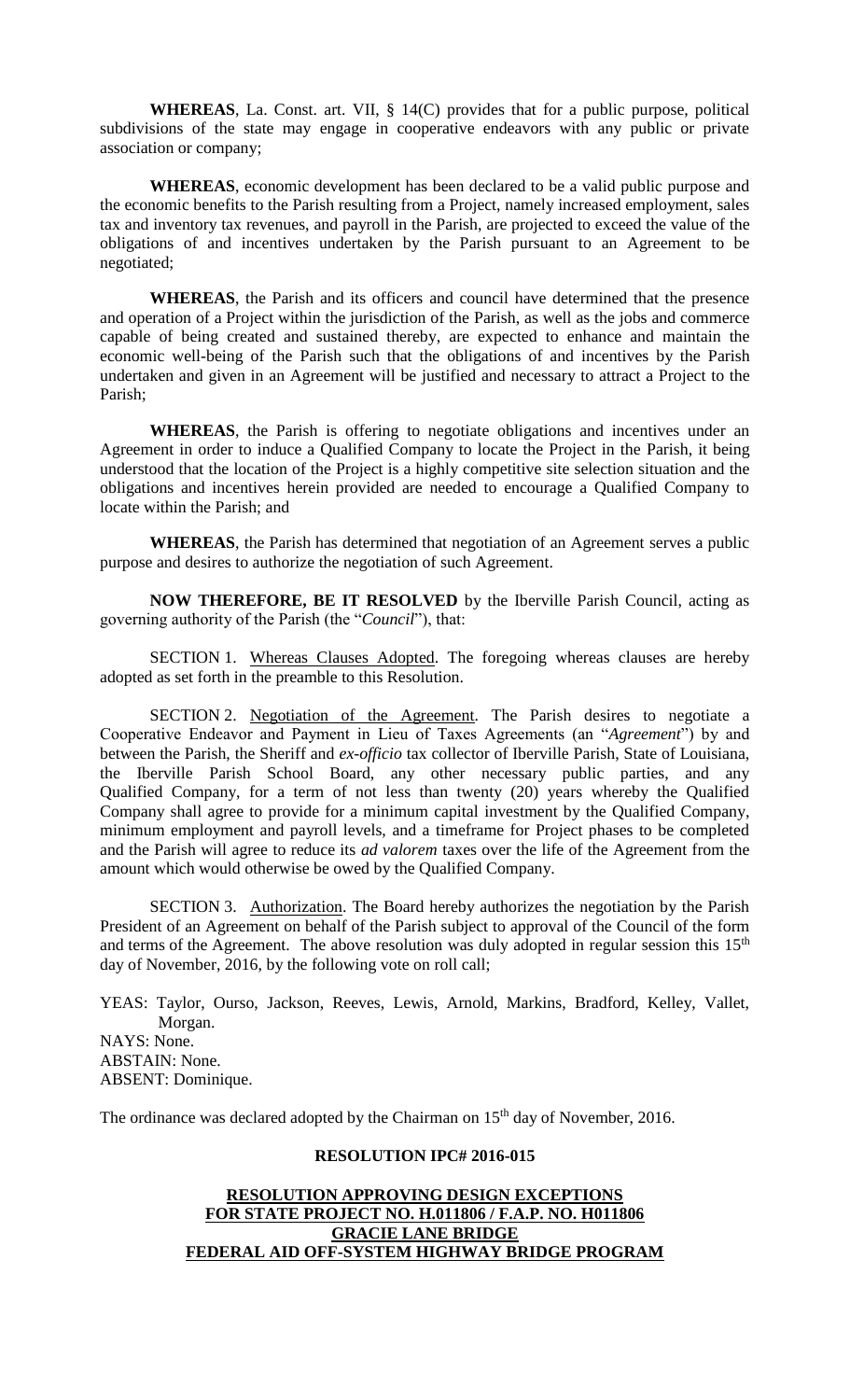The following resolution was introduced by Councilman Kelley and seconded by Councilman Markins.

WHEREAS, Iberville Parish Council is participating in the Federal and State Off-System Bridge Program for the replacement of the bridge on Gracie Lane; and,

WHEREAS, the roadway is classified as a RL-3 with a 7-Span 28' wide x 140' long proposed concrete slab span bridge at Gracie Lane; and,

WHEREAS, the proposed concrete slab span bridge requires design exceptions for proposed speed limit, shoulder width, fore slope, horizontal curve lengths as described herein.

NOW THEREFORE BE IT RESOLVED, that the Iberville Parish Council does hereby approve the following design exceptions:

- 1. Posted speed limit at 15 mph in lieu of design speed of 20 mph prior to opening the site to traffic; and,
- 2. Acceptance of no shoulder on Gracie Lane. The Minimum Design Guidelines requires 8' shoulders and the existing roadway has no shoulders; and,
- 3. Acceptance of 3:1 fore slopes. A design fore slope of 4:1 is required for RL-3 roadway class; and,
- 4. Acceptance of a shortened horizontal curve length of 127.49: Minimal Design Guidelines requires a design curve length of 300'.

The above resolution was duly adopted in regular session this  $15<sup>th</sup>$  day of November, 2016, by the following vote on roll call;

YEAS: Taylor, Ourso, Jackson, Reeves, Lewis, Arnold, Markins, Bradford, Kelley, Vallet, Morgan. NAYS: None. ABSTAIN: None. ABSENT: Dominique.

The ordinance was declared adopted by the Chairman on 15<sup>th</sup> day of November, 2016.

#### **RESOLUTION IPC# 2016-016**

## **RESOLUTION TO DECLARE LEGAL HOLIDAYS FOR 2017**

 The following resolution was introduced by Councilman Kelley and seconded by Councilman Markins.

 WHEREAS, pursuant to the provisions of La. R.S. 1:55 and the Home Rule Charter, the Iberville Parish Council hereby approves the attached holiday schedule as public holidays for its employees.

NOW, THEREFORE, BE IT RESOLVED BY the Iberville Parish Council as follows:

 "That the attached holiday schedule for 2017 is hereby approved for parish council employees, insofar as practical, and that those essential public safety personnel and employees whose service is necessary and indispensable and required for the efficient administration of parish government shall be required to work on said holidays."

The above resolution was duly adopted in regular session this  $15<sup>th</sup>$  day of November, 2016, by the following vote on roll call;

YEAS: Taylor, Ourso, Jackson, Reeves, Lewis, Arnold, Markins, Bradford, Kelley, Vallet, Morgan. NAYS: None. ABSTAIN: None. ABSENT: Dominique.